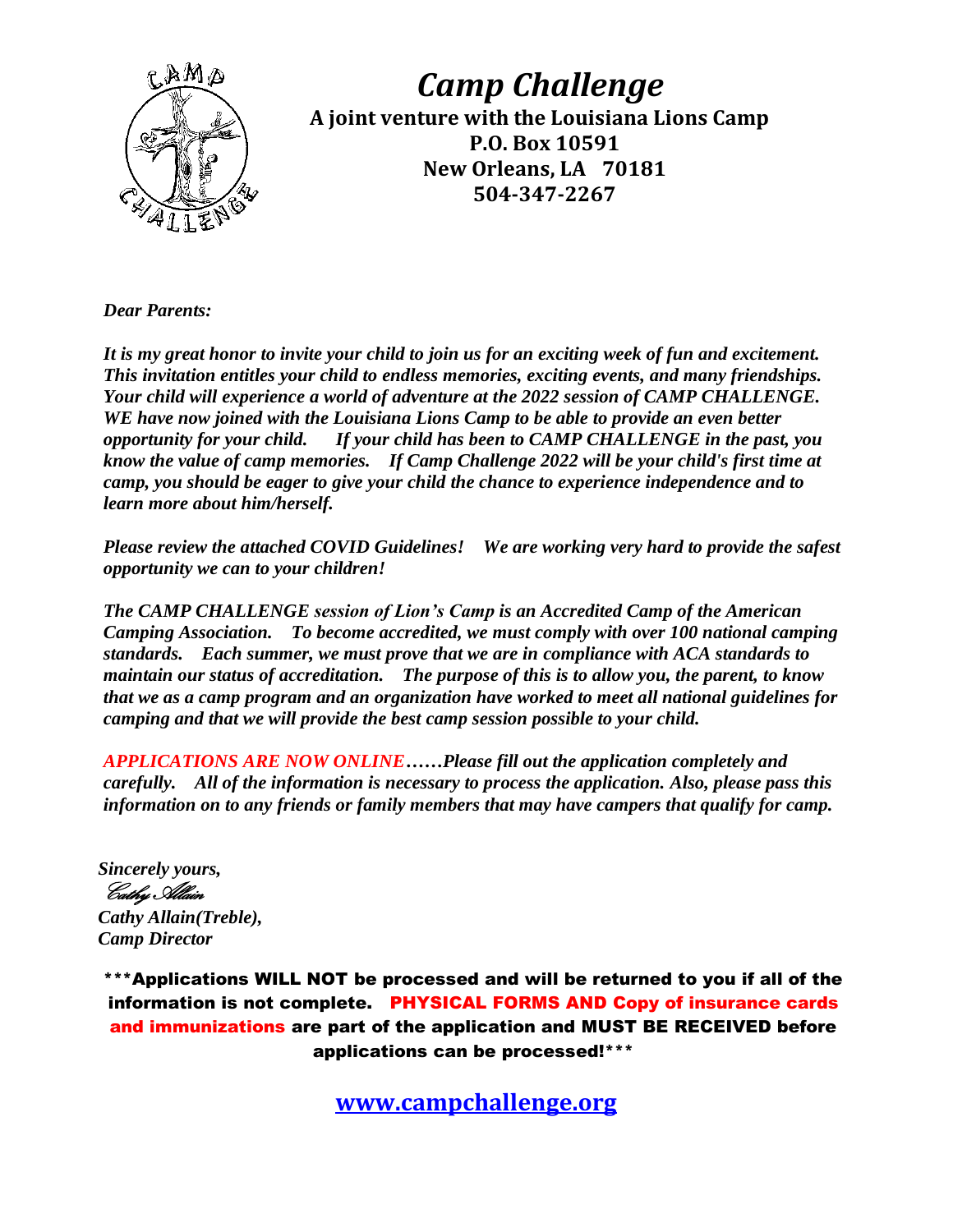# **CAMP CHALLENGE 2022**

**Camp Challenge** is a one week overnight summer camp program for children with cancer and their siblings. The camping program is accredited by the American Camping Association.

**CAMP DATES:** Sunday, July 24, 2022 through Saturday, July 30, 2022

## **APPLICATION DEADLINE:**

All applications are due **June 30, 2022**. They will be accepted after that date, but campers are accepted on a **first come first serve basis**. The number of staff we hire is based on the number of campers that have applied. We would also like to make sure we have enough supplies and a tshirt for your child-so please get it in as soon as possible.

**LOCATION:** The camp will be held at the **Louisiana Lions Camp** in Leesville, Louisiana. It is an accredited site of the American Camping Association.

**ELIGIBILITY:** Any child (ages 5-16) with cancer or a hematological disease or their siblings. Camper eligibility is determined by the Board of Camp Challenge and is based on diagnosis, current condition and medical information provided on the application. Camp Challenge reserves the right to accept or refuse any camper based on information provided or past camp experience.

**COST:** Through the kindness of our many contributors, there is no cost or fee for camp. **Campers should not bring money to camp**.

**MEDICAL CARE:** Medical and therapeutic care is provided 24 hours a day by highly skilled professionals including physicians, nurses, and others.

**STAFF:** The camp program is staffed by volunteers. Each is screened for qualifications and standards set by the American Camping Association and the Board of Camp Challenge. All are highly motivated and dedicated to the service of children. Staff to camper ratio is approximately 1:1.5.

**ACTIVITIES:** Arts and crafts, swimming, field sports, campfires, hiking, nature, a talent show and much, much more! A rest period is provided each day after the noon meal.

**INSURANCE:** Campers are automatically covered by group medical insurance during the camp session. Parents and/or their own family health insurance are responsible for all medical bills not covered by the camp group insurance. **PLEASE send A COPY OF YOUR CHILD'S INSURANCE CARD with THE APPLICATION. Applications will not be processed without them. You can scan them and email them to [campchallengemail@gmail.com](mailto:campdirector@campchallenge.org) or fax them to 1- 866-295-3803**

**MEDICATIONS:** If your child is accepted as a camper you will receive a health form and instructions prior to coming to camp. All medication must be checked in with the medical staff. It must be clearly labeled, and you must send enough for the entire week. You must include prescription bottles.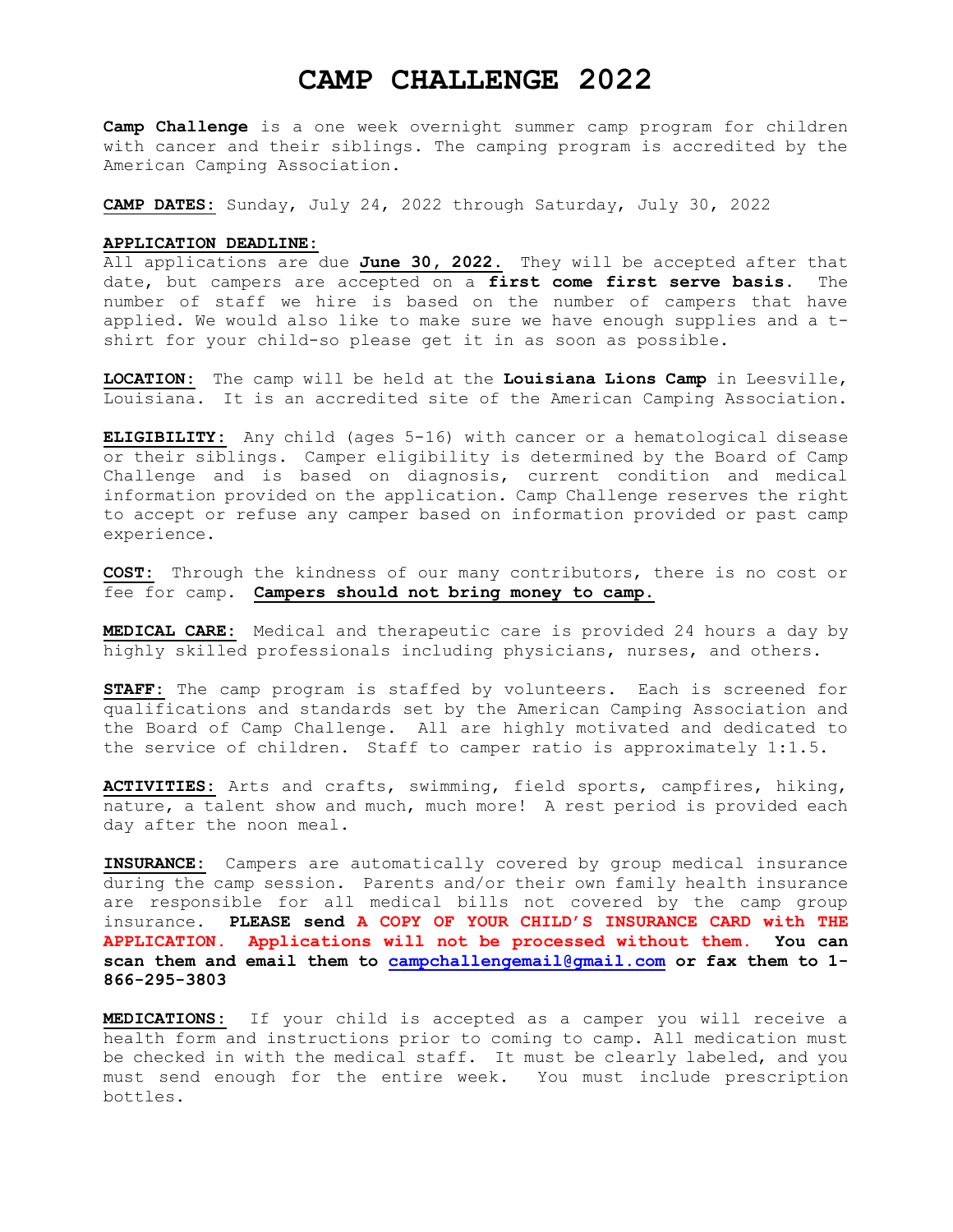# **KEEP THIS INFORMATION,YOU MAY NEED IT!**

**TRANSPORTATION:** PLEASE READ THE FOLLOWING INFORMATION CAREFULLY AND CHECK THE APPROPRIATE BOX ON THE APPLICATION.

## **TYPES OF TRANSPORTATION**

**OWN:** Parents will be responsible for providing transportation to and from the campsite in Leesville, Louisiana. No assistance will be necessary.

## **BUS: NEW ORLEANS AREA CAMPERS**

Campers may ride the bus provided by Camp Challenge to and from camp. Parents will be responsible for transporting campers to and from the bus at Children's Hospital or their designated bus stop.

**BATON ROUGE: AT this time, we cannot commit to a pick-up spot in Baton Rouge. We will work with our medical team and hope that we can make it happen. If not, we will work with families to help with transportation as much as we can.**

**APPLICATION INSTRUCTIONS:** Please complete the application **in ink**. All questions must be answered and all parts must be completed.

**CAMPER ACCEPTANCE**: Once we have processed the application and determined that your child is eligible to attend camp, we will send you an acceptance package. Packages should be mailed in early June. This will include the rest of the information you will need as well as a confirmation card, which must be returned immediately. **Please pay attention to deadlines** and **keep this information** sheet for your reference.

**If you have any questions or concerns, please call:**

**CATHY ALLAIN(TREBLE), Camp Director at(504)347-CAMP LEAVE A MESSAGE ON THE CAMP CHALLENGE VOICE MAIL or E-Mail Cathy at campchallengemail@gmail.com**

# **PLEASE COMPLETE THE ONLINE APPLICATION at [www.campchallenge.org](http://www.campchallenge.org/)**

**You can upload the PHYSICAL FORM AND INSURANCE AND IMMUNIZATIONS online, you can fax them to 1-866-295-3803 or email them to campchallengemail@gmail.com**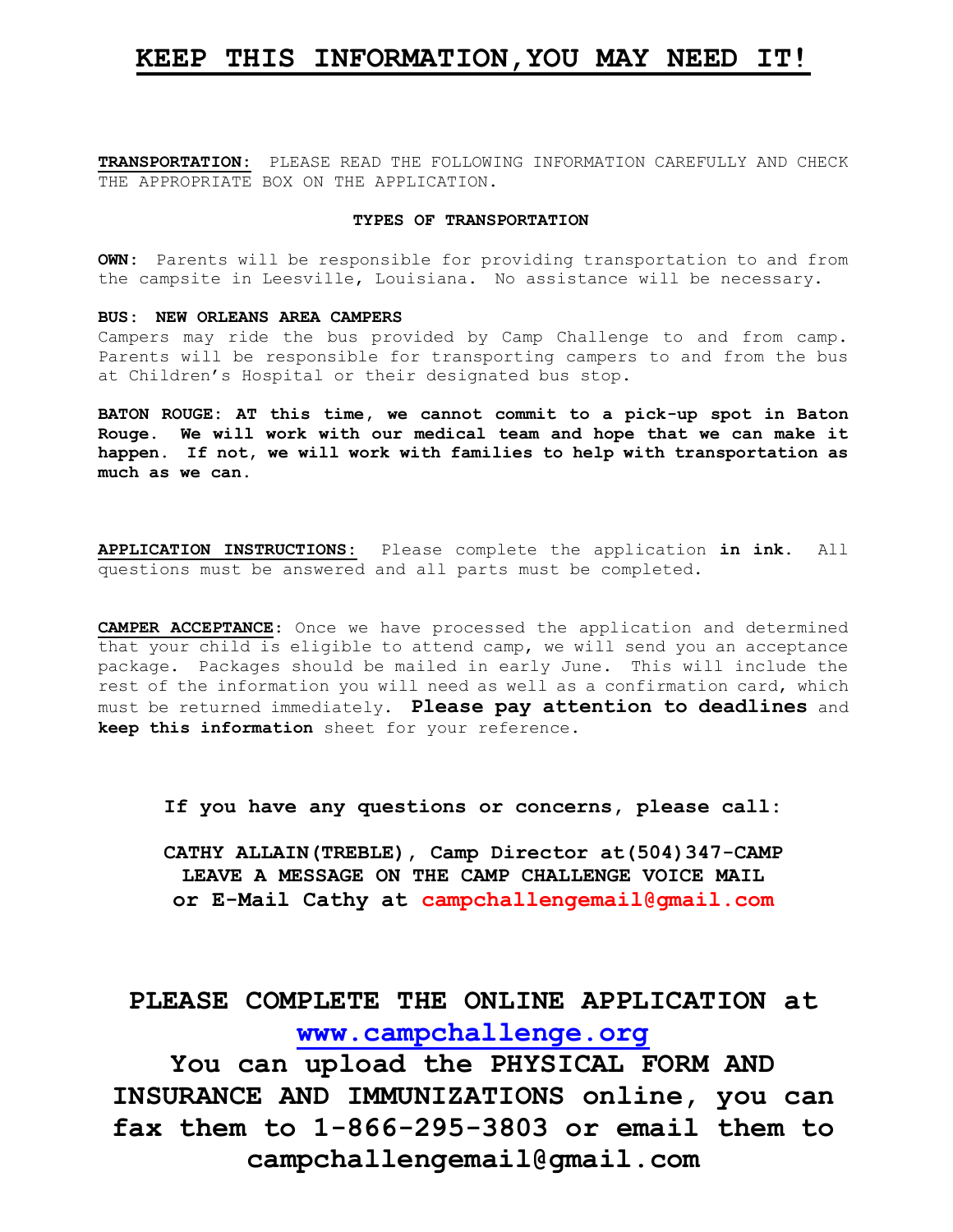# *CHECK THE WEBSITE FOR INFO AND UPDATES! [WWW.CAMPCHALLENGE.ORG](http://www.campchallenge.org/) 504-347-CAMP*

Dear Parents,

We have great news! We **WILL** be having Camp Challenge this year. After a great deal of time, effort and planning by our Medical Committee, we have decided to have camp this summer-but will need to have restrictions and guidelines in place to make sure all of our campers and staff are in the safest possible environment.

**Camp will be held from July 24-30th at the Louisiana Lions Camp.**

The following guidelines/procedures will be required to attend camp in 2022.

# **All campers will be required to be vaccinated. (2 doses of the vaccine are required)**

- $\bullet$  If your child has not been vaccinated and would like to attend camp, then the 1<sup>st</sup> vaccination must be completed by June 15 and the  $2^{nd}$  by July  $6^{th}$ .
- Boosters are recommended-not required.
- There will be NO Medical or Religious exemptions.

#### **Guidelines:**

The following guidelines are what we have put in place at this time. They are subject to change based on CDC guidelines, state guidelines or decisions made by our Medical Committee.

- We will do Rapid Covid testing at Check In for all campers and staff
- Campers will be allowed to come to camp once they have a negative test.
- If you are dropping your child off to us in NOLA, you will not have access to the buses and we will check your child in for camp from your car to minimize your interactions with other campers, parents and staff going to camp.
- If you are dropping off your child at camp, you will not have access to the buildings and we will check your child in for camp from your car to minimize your interactions with other campers, parents and staff at camp.
- Campers will NOT be required to wear masks on the buses or at camp.
- We will be providing and using hand sanitizers, washing hands, etc. throughout the day.
- Camp activities will be made as safe as possible. (limiting #'s in buildings, providing outside activities, etc.)
- If anyone tests positive at any time, they will be isolated and sent home. (Someone will need to pick them up)
- There will not be a family program on Friday night. All campers will ride the bus or be checked out on Saturday morning.

## **Please note:**

These guidelines are for 2022. We understand that you may not agree with them or you may not be able to comply with them. Please be patient and remember that we are doing what we can to provide a safe environment for all of the children that we serve. It is going to be very challenging for ALL of us as we move forward. But, we want your children to have the opportunity to attend camp. We miss our campers and all that comes with our very special program.

Applications are now online. We would appreciate you letting us know if you are planning to send your children to camp as soon as possible. The deadlines will be enforced, but we also need to plan for buses, etc. and will be have to put up